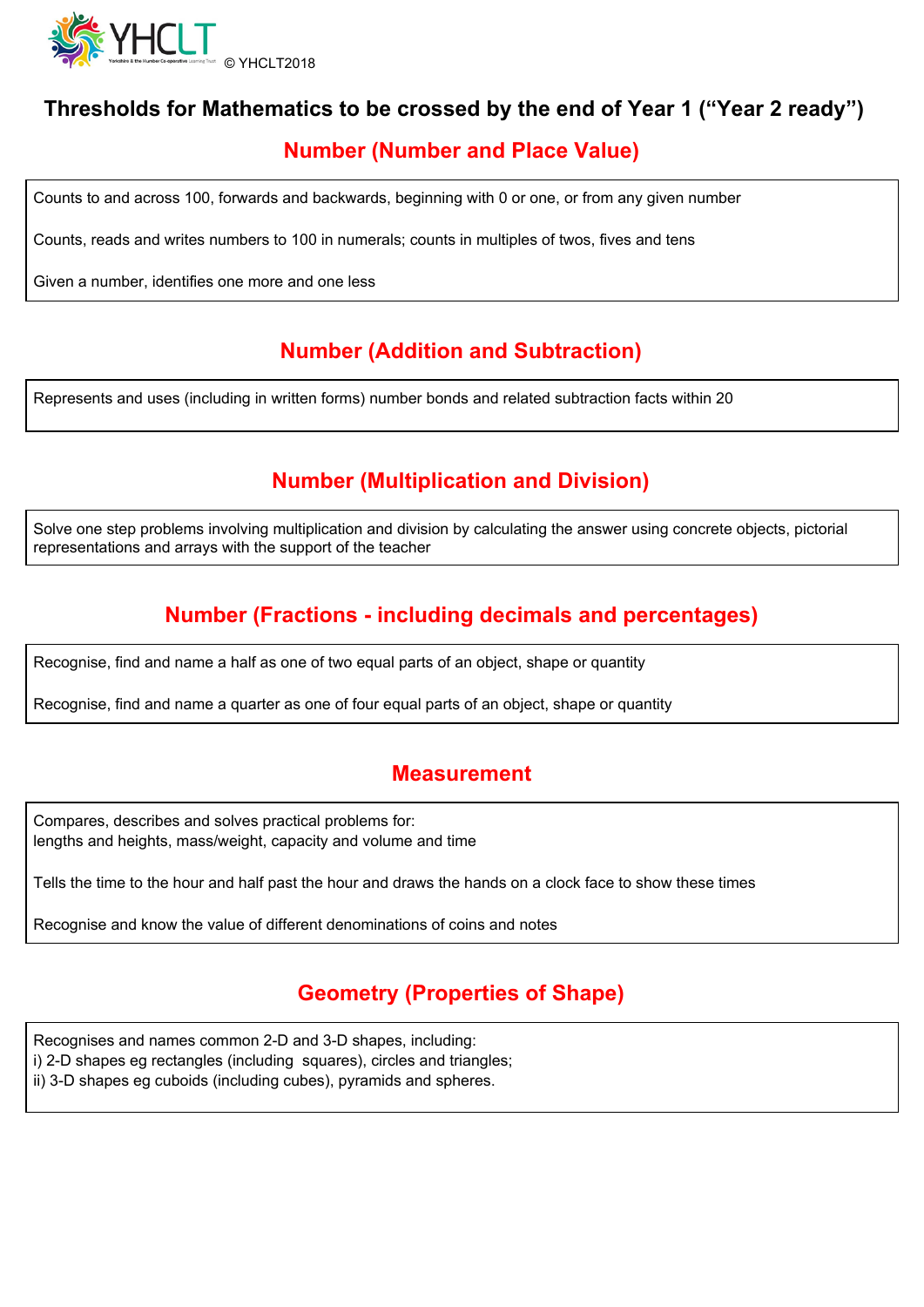

## **Thresholds for Mathematics to be crossed by the end of Year 2 ("Year 3 ready")**

## **Number (Number and Place Value)**

Counts in steps of two, three, and five from 0, and in tens from any number, forward and backward

Compares and orders numbers from 0 up to 100

Uses < > and = signs correctly

Uses place value and number facts to solve problems including partitioning

# **Number (Addition and Subtraction)**

Solves problems with addition and subtraction by i) using concrete objects and pictorial representations, including those involving numbers, quantities and measures; and ii) applying an increasing knowledge of mental and written methods.

Recalls and uses addition and subtraction facts to 20 and 100 (fluently up to 20).

Add two 2 digit numbers within 100

Use estimation to check that their answers to a calculation are reasonable (within 100)

Subtract mentally a 2-digit number from another 2-digit number when there is no re-grouping required

Recognise the inverse relationships between addition and subtraction and work out missing number problems

# **Number (Multiplication and Division)**

Recalls, uses and writes multiplication and division facts for the two, five and 10 multiplication tables, including recognising odd and even numbers

Solves problems involving multiplication and division, using materials, arrays, repeated addition, mental methods, and multiplication and division facts, including problems in contexts

### **Number (Fractions - including decimals and percentages)**

Recognise, find, name and write fractions 1/3, 1/4, ½, 2/4, and 3/4 of a length, shape, set of objects or quantity

Write simple fractions for example,  $\frac{1}{2}$  of 6 = 3 and recognise the equivalence of 2/4 and  $\frac{1}{2}$ .

#### **Measurement**

Solves simple problems in a practical context involving addition and subtraction of money of the same unit including giving change

Use different coins to make the same amount

Tells the time to the nearest 15 minutes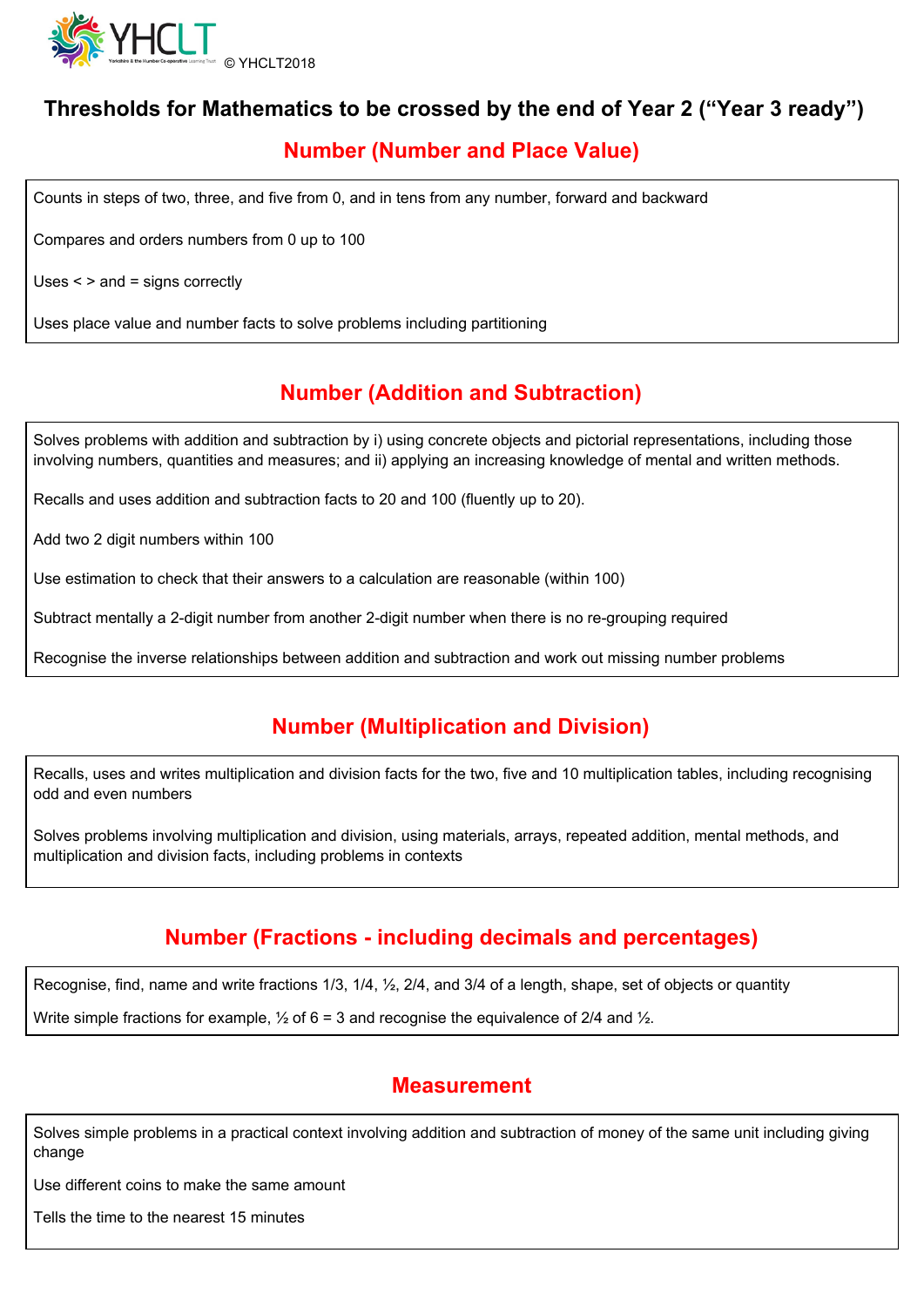

Read scales in divisions of 1s, 2s, 5s and 10s in a practical situation where all numbers on a scale are given

# **Geometry (Properties of Shape)**

Compares and sorts common 2-D and 3-D shapes and everyday objects

Identify number of sides, vertices and lines of symmetry in 2D shapes.

Identify and describe edges, vertices and faces in 3D shapes.

### **Geometry (Position and Direction)**

Uses mathematical vocabulary to describe position, direction and movement including movement in a straight line, and distinguishes between rotation as a turn and in terms of right angles for quarter, half and three-quarter turns (clockwise and anti-clockwise)

### **Statistics**

Asks and answers questions about totalling and comparing categorical data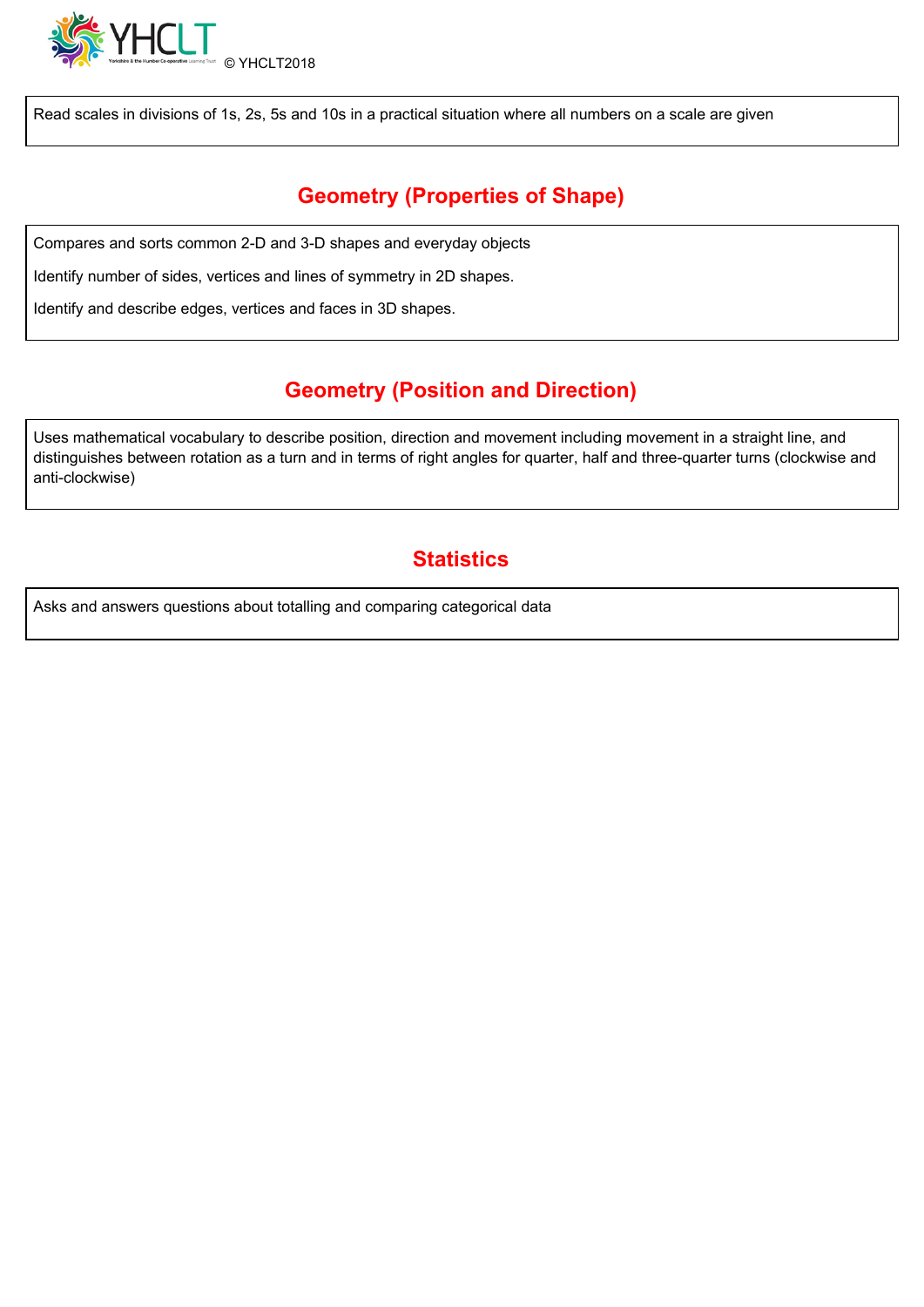

# **Thresholds for Mathematics to be crossed by the end of Year 3 ("Year 4 ready")**

## **Number (Number and Place Value)**

Counts from 0 in multiples of four, eight, 50 and 100

Find 10 or 100 more or less than a given number

Recognises the place value of each digit in a three-digit number (hundreds, tens, and ones)

Solves number problems and practical problems involving these ideas

# **Number (Addition and Subtraction)**

Add and subtract number with up to 3 digits using formal written methods

Adds and subtracts numbers mentally including:

- ∙ a three-digit number and ones;
- ∙ a three-digit number and tens; and
- ∙ a three-digit number and hundreds.

### **Number (Multiplication and Division)**

Recalls and uses multiplication and division facts for the multiplication tables: ∙ three; ∙ four; and ∙ eight.

Writes and calculates mathematical statements for multiplication and division using the multiplication tables that are known including for two-digit numbers times one-digit numbers, using mental and progressing to formal written methods

# **Number (Fractions - including decimals and percentages)**

Count up and down in tenths; recognises that tenths arise from dividing an object into 10 equal parts and in dividing one-digit numbers or quantities by 10

Recognise, find and write fractions of a discrete set of objects: unit fractions and non-unit fractions with small denominators

Recognises and shows, using diagrams, equivalent fractions with small denominators

#### **Measurement**

Measures, compares, adds and subtracts lengths (m/cm/mm); mass (kg/g); volume/capacity (l/ml)

Tells and writes the time from an analogue clock and 12-hour and 24-hour clocks

Adds and subtracts amounts of money to give change, using both  $E$  and p in practical contexts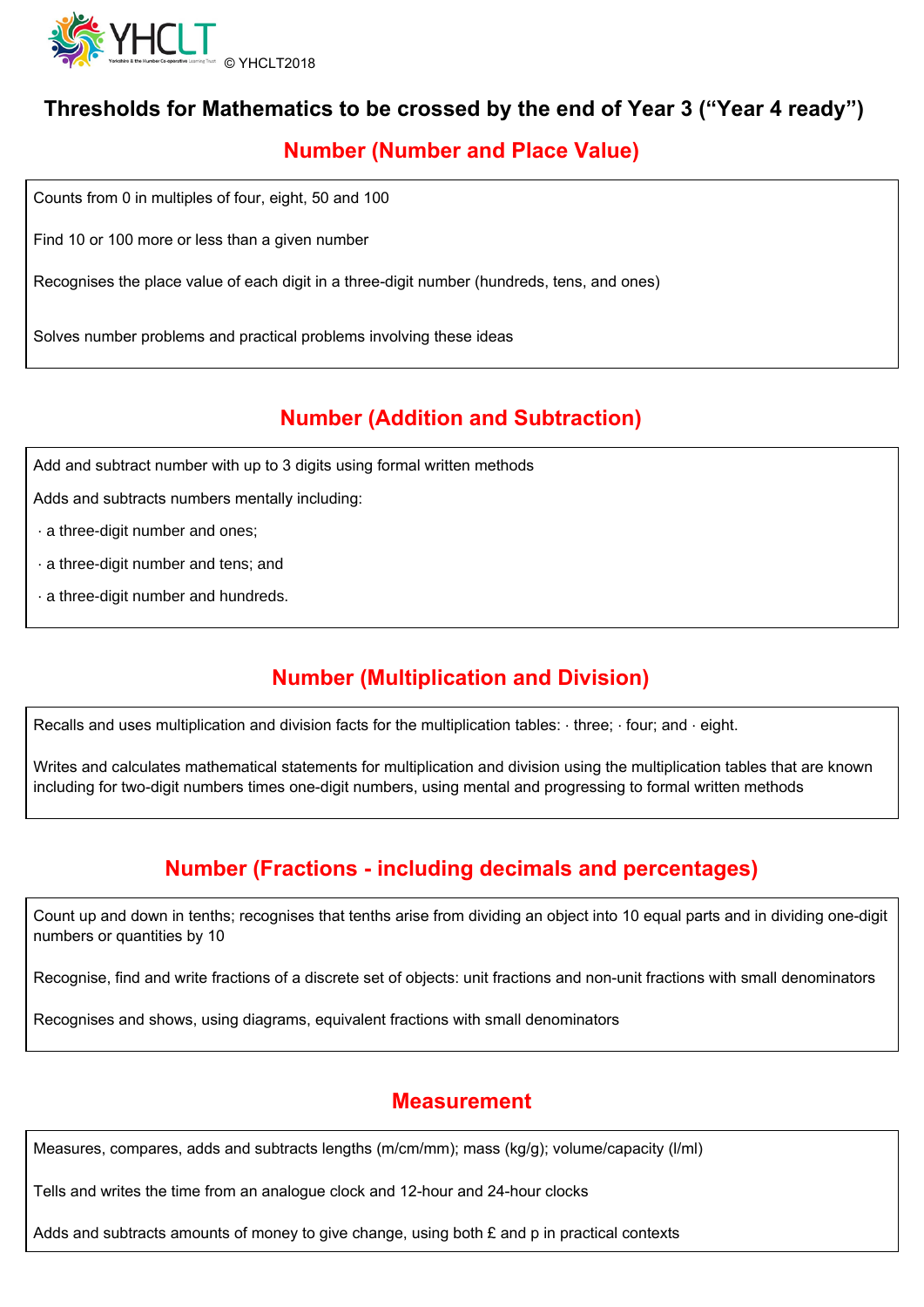

# **Geometry (Properties of Shape)**

Draw 2D shapes and make 3D shapes

Identifies right angles, recognises that two right angles make a half-turn, three make three quarters of a turn and four a complete turn; identifies whether angles are greater than or less than a right angle

Identify perpendicular and parallel lines

# **Statistics**

Interprets and presents data using bar charts, pictograms and tables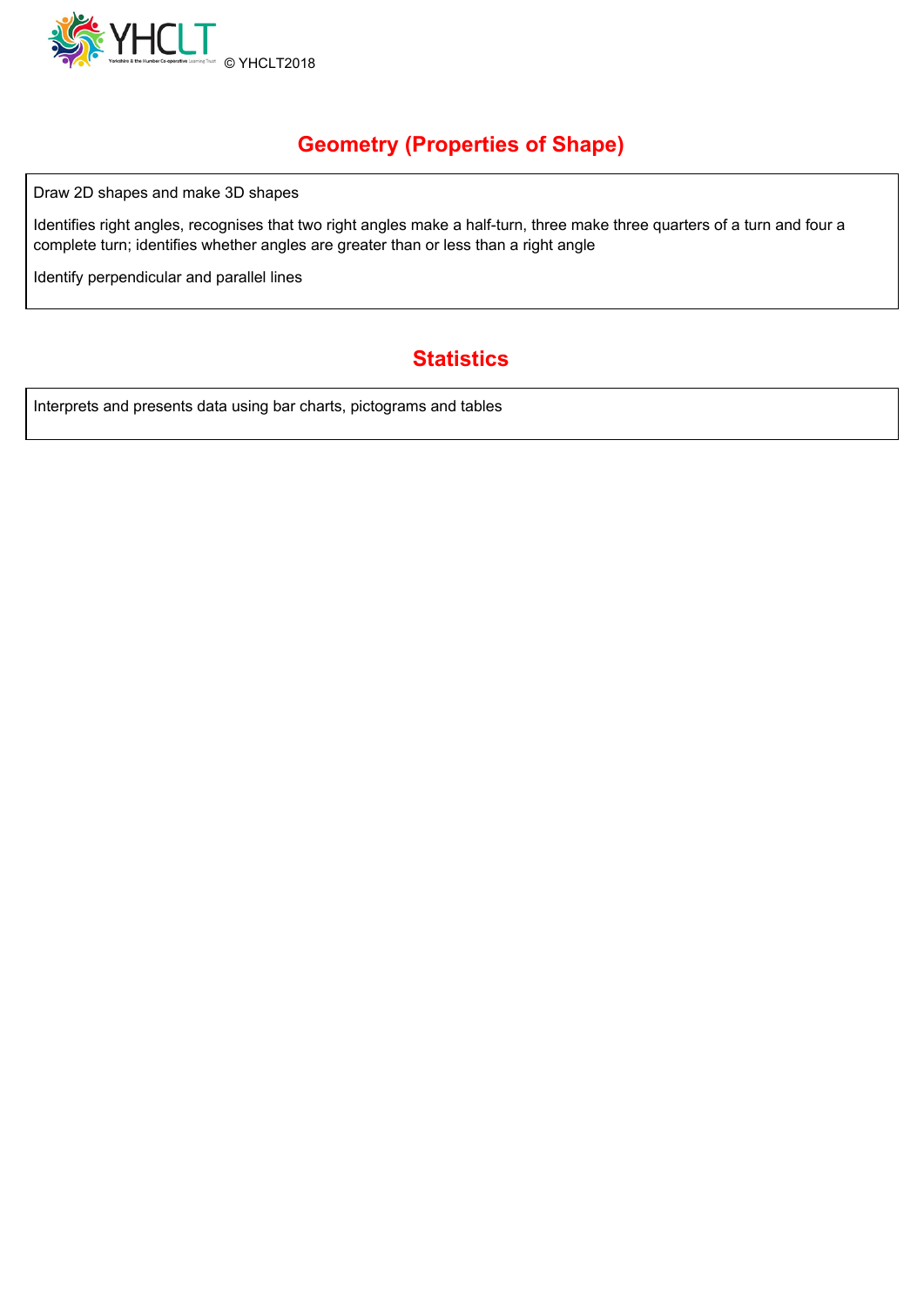

## **Thresholds for Mathematics to be crossed by the end of Year 4 ("Year 5 ready")**

## **Number (Number and Place Value)**

Counts in multiples of six, seven, nine, 25 and 1,000

Find 1000 more or less than a given number

Counts backwards through zero to include negative numbers

Orders and compares numbers beyond 1,000

Rounds any number to the nearest 10, 100 or 1,000

# **Number (Addition and Subtraction)**

Add and subtract number (including mentally) with up to 4 digits using formal written methods

Solves addition and subtraction two-step problems in context, deciding which operations and methods to use and why

## **Number (Multiplication and Division)**

Recalls multiplication and division facts for multiplication tables up to 12 x 12

Multiply two digit and three digit numbers by a one digit number using formal written layout

# **Number (Fractions - including decimals and percentages)**

Recognise and show, using diagrams, families of common equivalent fractions

Count up and down in hundredths; recognises that hundredths arise when dividing an object by 100 and dividing tenths by 10

Round decimals with one decimal place to the nearest whole number

Solve simple measure and money problems involving fractions and decimals to two decimal places

#### **Measurement**

Solves simple problems using 12-hour and 24-hour clocks

Converts between different units of measure eg kilometre to metre; hour to minute

# **Geometry (Properties of Shape)**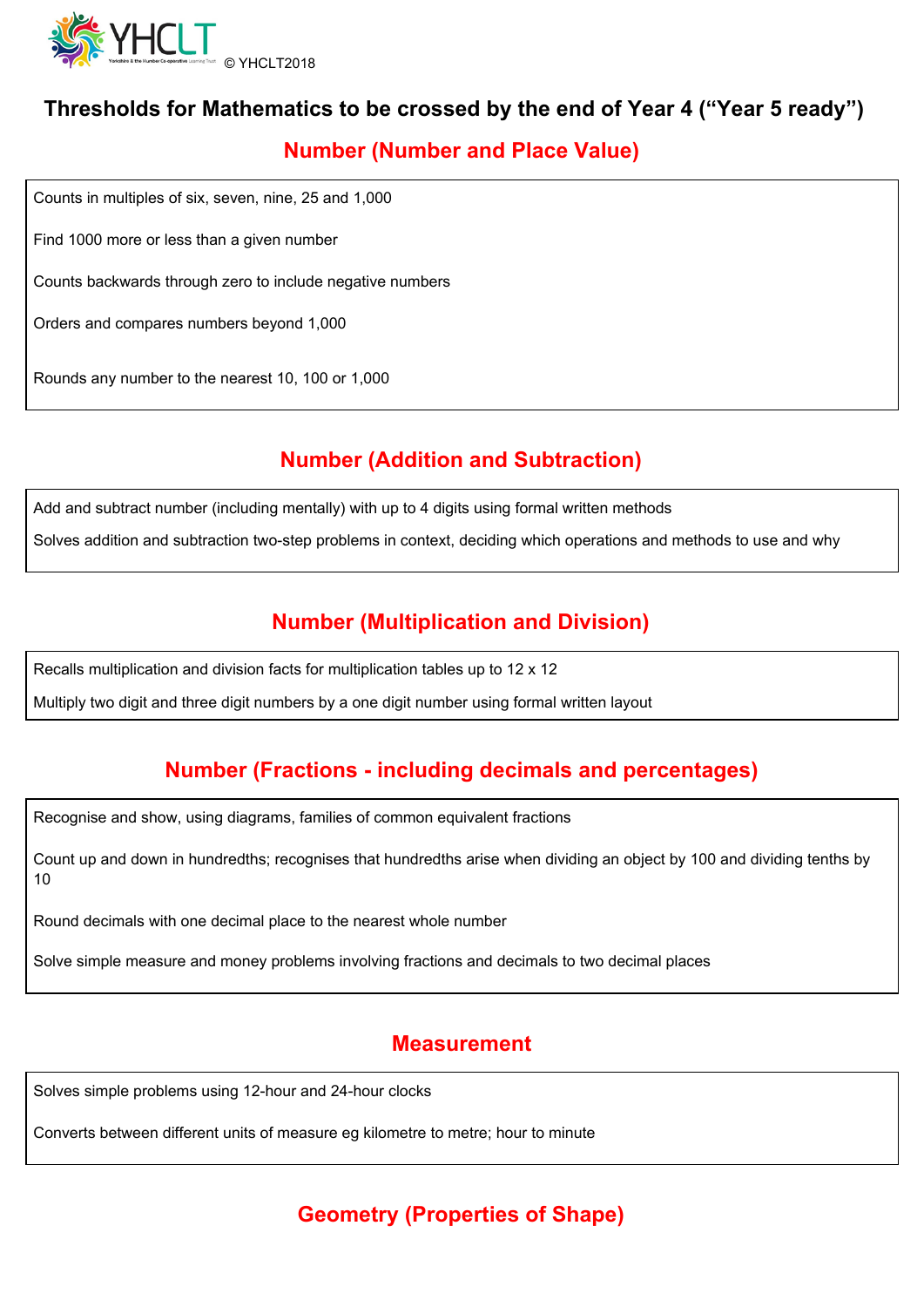

Compares and classifies geometric shapes, including quadrilaterals and triangles, based on their properties and sizes

Identifies lines of symmetry in two dimensional shapes presented in different orientations

# **Geometry (Position and Direction)**

Plots specified points and draws sides to complete a given polygon

# **Statistics**

Solves comparison, sum and difference problems using information presented in bar charts, pictograms, tables and other graphs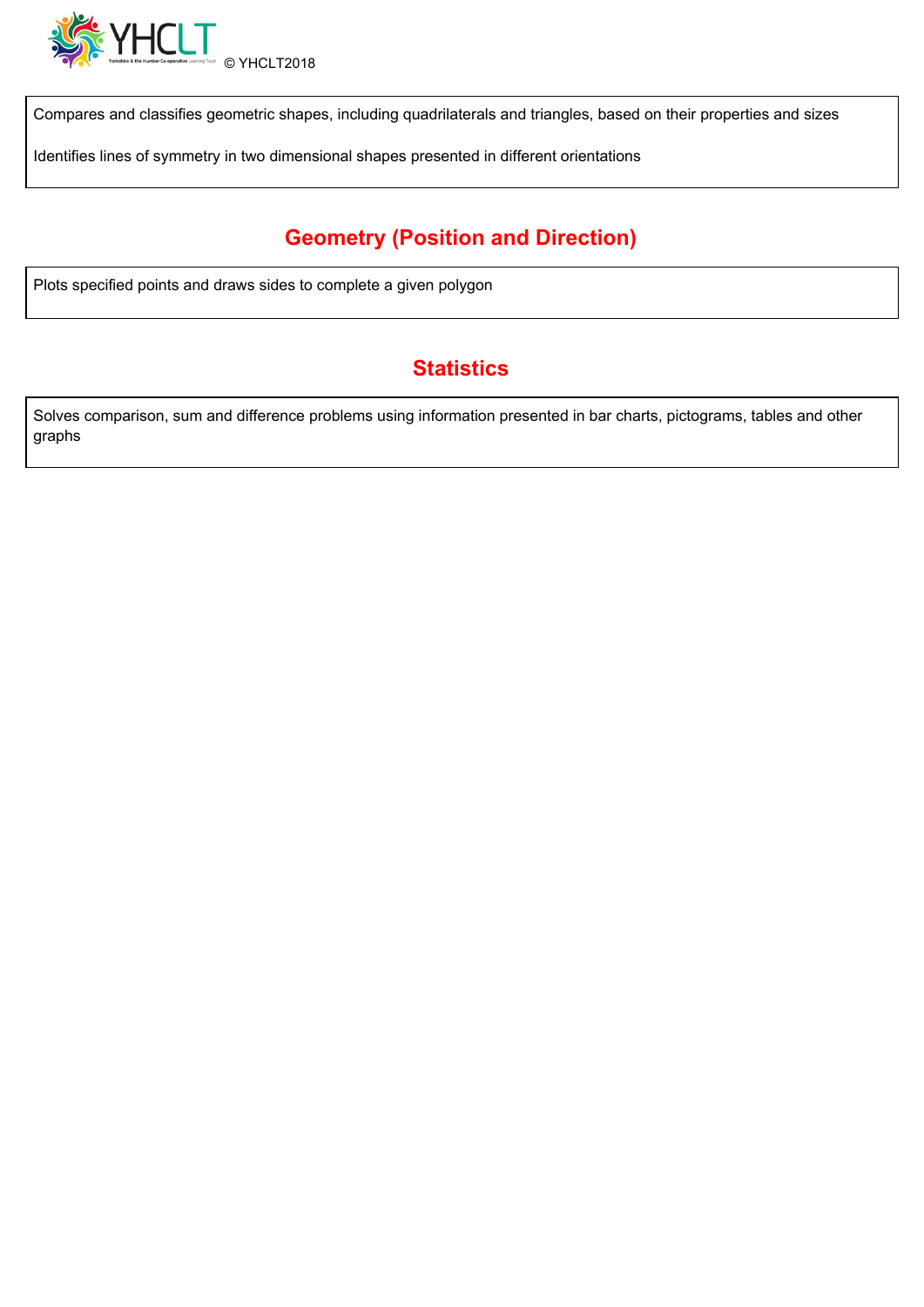

## **Thresholds for Mathematics to be crossed by the end of Year 5 ("Year 6 ready")**

## **Number (Number and Place Value)**

Reads, writes, orders and compares numbers to at least 1,000,000 and determines the value of each digit

Rounds any number up to 1,000,000

Interprets negative numbers in context, counts forwards and backwards with positive and negative whole numbers including through zero.

## **Number (Addition and Subtraction)**

Adds and subtracts whole numbers (and with decimals to 2dp) with more than four digits, including using formal written methods (columnar addition and subtraction)

Adds and subtracts numbers mentally with increasingly large numbers (eg 12,462 - 2,300 = 10,162)

## **Number (Multiplication and Division)**

Identifies multiples and factors including finding all factor pairs of a number and common factors of two numbers

Solves problems involving multiplication and division (including 4 digit x 1 digit and 2 digit, and 4 digit  $\div$  1 digit) including using a knowledge of factors and multiples, squares and cubes

# **Number (Fractions - including decimals and percentages)**

Compare and order fractions whose denominators are all multiples of the same number

Read and write decimal numbers as fractions eg 0.71 = 71/100

Read, write, order and compare numbers with up to three decimal places

Solve problems which require knowing percentage and decimal equivalents of 1/2, 1/4, 1/5, 2/5, 4/5 and those fractions with a denominator of a multiple of 10 or 25

### **Ratio and Proportion**

Solves problems involving multiplication and division, including scaling by simple fractions and problems involving simple rates

#### **Measurement**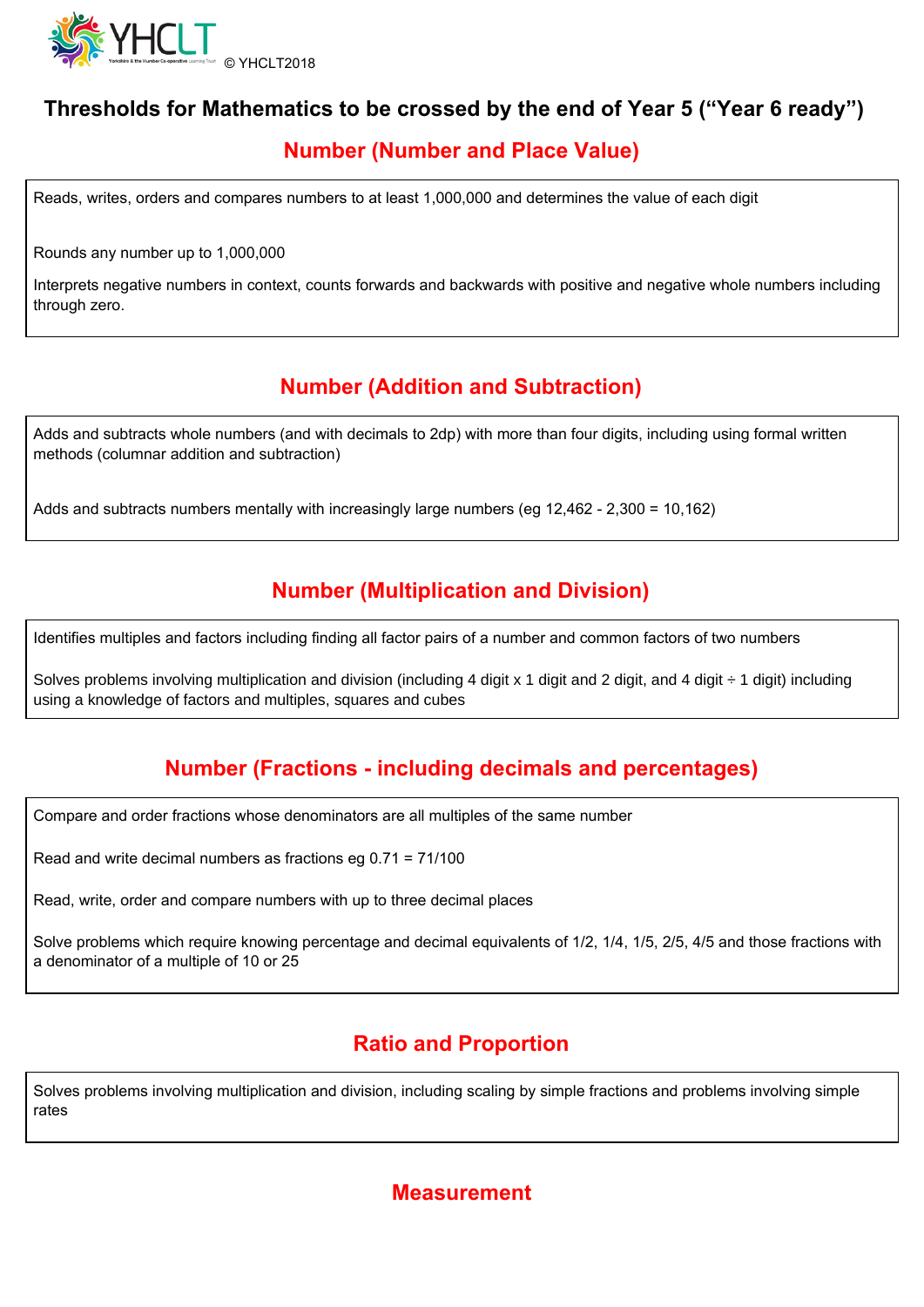

Converts between different units of metric measure (eg kilometre and metre; centimetre and metre; centimetre and millimetre; gram and kilogram; litre and millilitre)

Measures and calculates the perimeter of composite rectilinear shapes in centimetres and metres

Calculates and compares the area of rectangles (including squares), and including using standard units, square centimetres (cm2) and square metres (m2)

# **Geometry (Properties of Shape)**

Draws given angles and measures them in degrees

Distinguishes between regular and irregular polygons based on reasoning about equal sides and angles

## **Statistics**

Completes, reads and interprets information in tables, including timetables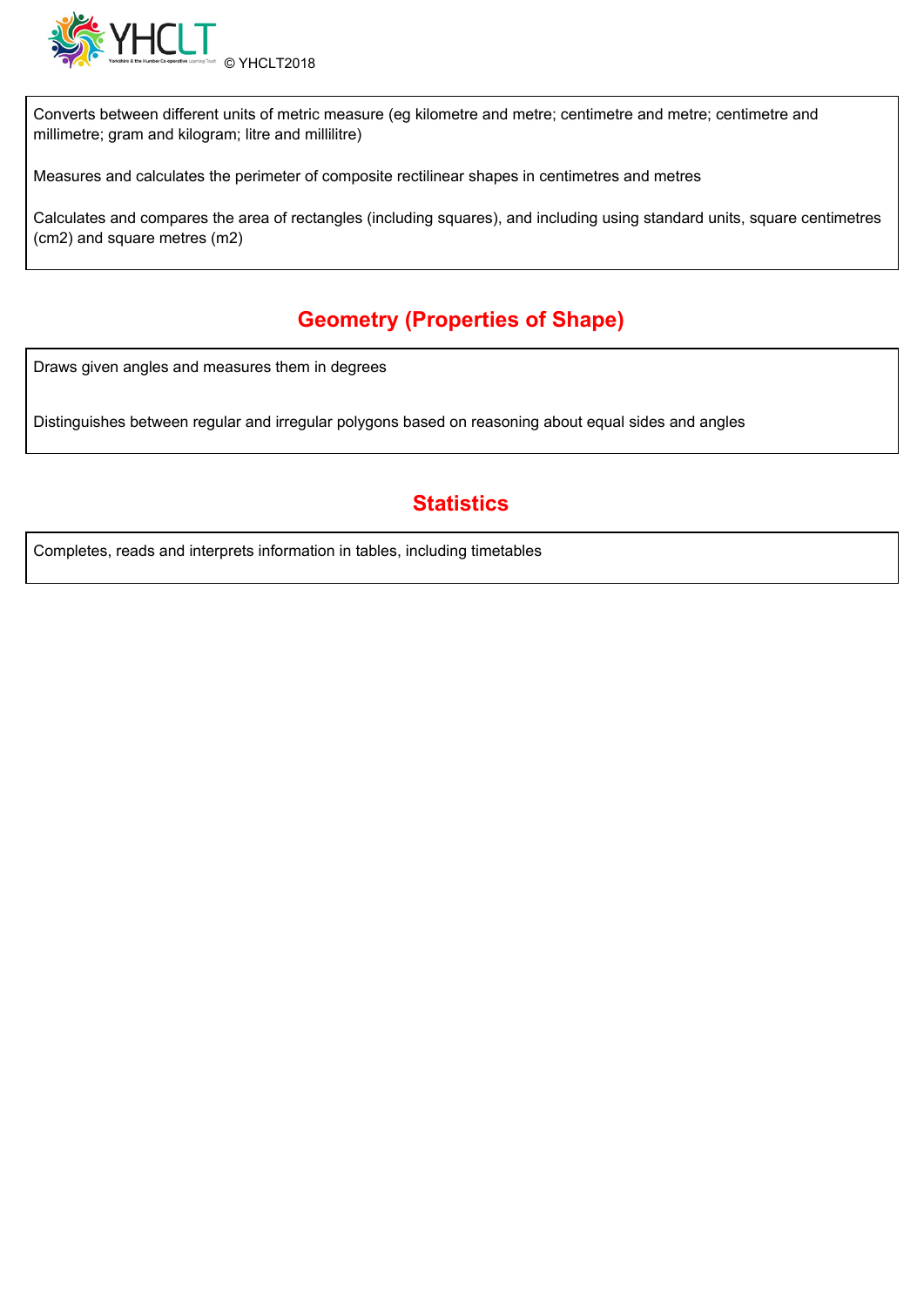

## **Thresholds for Mathematics to be crossed by the end of Year 6 ("Year 7 ready")**

## **Number (Number and Place Value)**

Reads, writes, orders and compares numbers to at least 10,000,000 and determines the value of each digit including decimals

Rounds any whole number to a required degree of accuracy

Uses negative numbers in context and calculates intervals across zero

# **Number (Addition and Subtraction)**

Solves addition and subtraction multi-step problems in contexts, deciding which operations and methods to use and why

Use estimation to check answers to calculations and determines, in the context of a problem, an appropriate degree of accuracy

### **Number (Multiplication and Division)**

Multiplies multi-digit numbers up to four digits by a two-digit whole number using the formal written method of long multiplication

Use estimation to check answers to calculations and determines, in the context of a problem, an appropriate degree of accuracy

Divides numbers up to four digits by a two-digit number using the formal written method of short division where appropriate, interpreting remainders according to the context

# **Number (Fractions - including decimals and percentages)**

Use written division methods in cases where the answer has up to two decimal places

Solves problems which require answers to be rounded to specified degrees of accuracy

Recall and use equivalences between simple fractions, decimals and percentages, including in different contexts

Solve problems involving the calculation of percentages e.g of measures and calculations such as 15 per cent of 360, and the use of percentages for comparison

Solves problems involving unequal sharing and grouping using knowledge of fractions and multiples

### **Ratio and Proportion**

Solves problems involving the calculation of percentages eg. of measures and calculations such as 15 per cent of 360, and the use of percentages for comparison.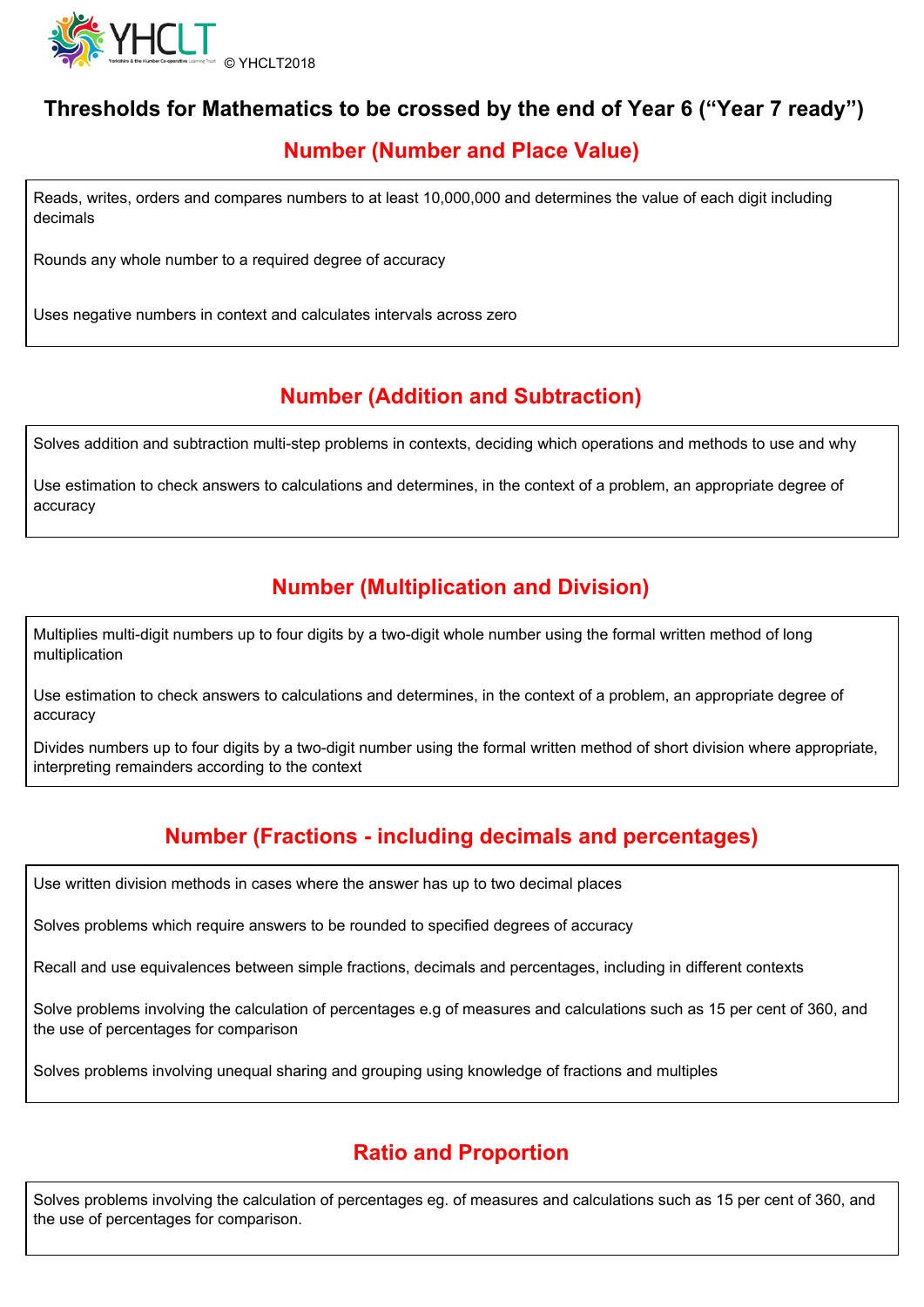

Solves problems involving unequal sharing and grouping using knowledge of fractions and multiples.

# **Algebra**

Uses simple formulae to solve problems

#### **Measurement**

Uses, reads, writes and converts between standard units, converting measurements of length, mass, volume and time from a smaller unit of measure to a larger unit, and vice versa, using decimal notation to up to three decimal places

# **Geometry (Properties of Shape)**

Compares and classifies geometric shapes based on their properties and sizes and finds unknown angles in any triangles, quadrilaterals and regular polygons

# **Geometry (Position and Direction)**

Draws and translates simple shapes on the coordinate plane and reflects them in the axes

### **Statistics**

Interprets pie charts and line graphs and uses these to solve problems

Calculates and interprets the mean as an average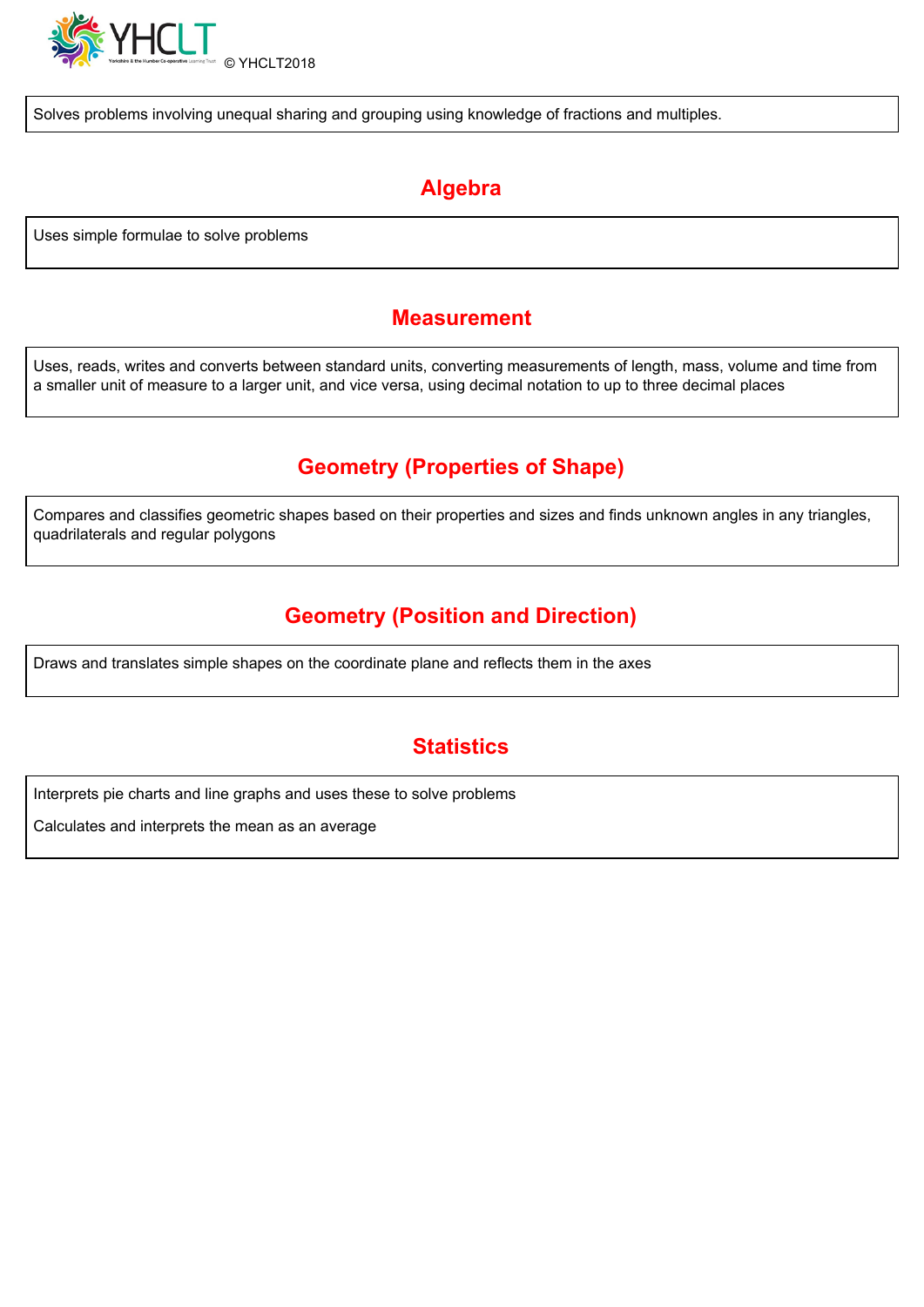

#### **Appendix 1**

#### **End of KS1 Interim Assessment Framework 2017 "At the Standard"**

Working at the expected standard The pupil can: partition two-digit numbers into different combinations of tens and ones. This may include using apparatus (e.g. 23 is the same as 2 tens and 3 ones, which is the same as 1 ten and 13 ones) • add 2 two-digit numbers within 100 (e.g. 48 + 35) and can demonstrate their method using concrete apparatus or pictorial representations use estimation to check that their answers to a calculation are reasonable (e.g. knowing that  $48 + 35$  will be less than 100) subtract mentally a two-digit number from another two-digit number when there is no regrouping required (e.g. 74 - 33) recognise the inverse relationships between addition and subtraction and use this to check calculations and work out missing number problems (e.g.  $\Delta$  - 14 = 28) • recall and use multiplication and division facts for the 2, 5 and 10 multiplication tables to solve simple problems, demonstrating an understanding of commutativity as necessary (e.g. knowing they can make 7 groups of 5 from 35 blocks and writing  $35 \div 5 = 7$ ; sharing 40 cherries between 10 people and writing 40 ÷ 10 = 4; stating the total value of six 5p coins) identify  $1/3$ ,  $1/4$ ,  $1/2$ ,  $2/4$ ,  $3/4$  and knows that all parts must be equal parts of the whole. use different coins to make the same amount (e.g. use coins to make 50p in different ways; work out how many £2 coins are needed to exchange for a £20 note) read scales in divisions of ones, twos, fives and tens in a practical situation where all numbers on the scale are given (e.g. pupil reads the temperature on a thermometer or measures capacities using a measuring jug)

- read the time on the clock to the nearest 15 minutes
- describe properties of 2-D and 3-D shapes (e.g. the pupil describes a triangle: it has 3 sides, 3 vertices and 1 line of symmetry; the pupil describes a pyramid: it has 8 edges, 5 faces, 4 of which are triangles and one is a square).